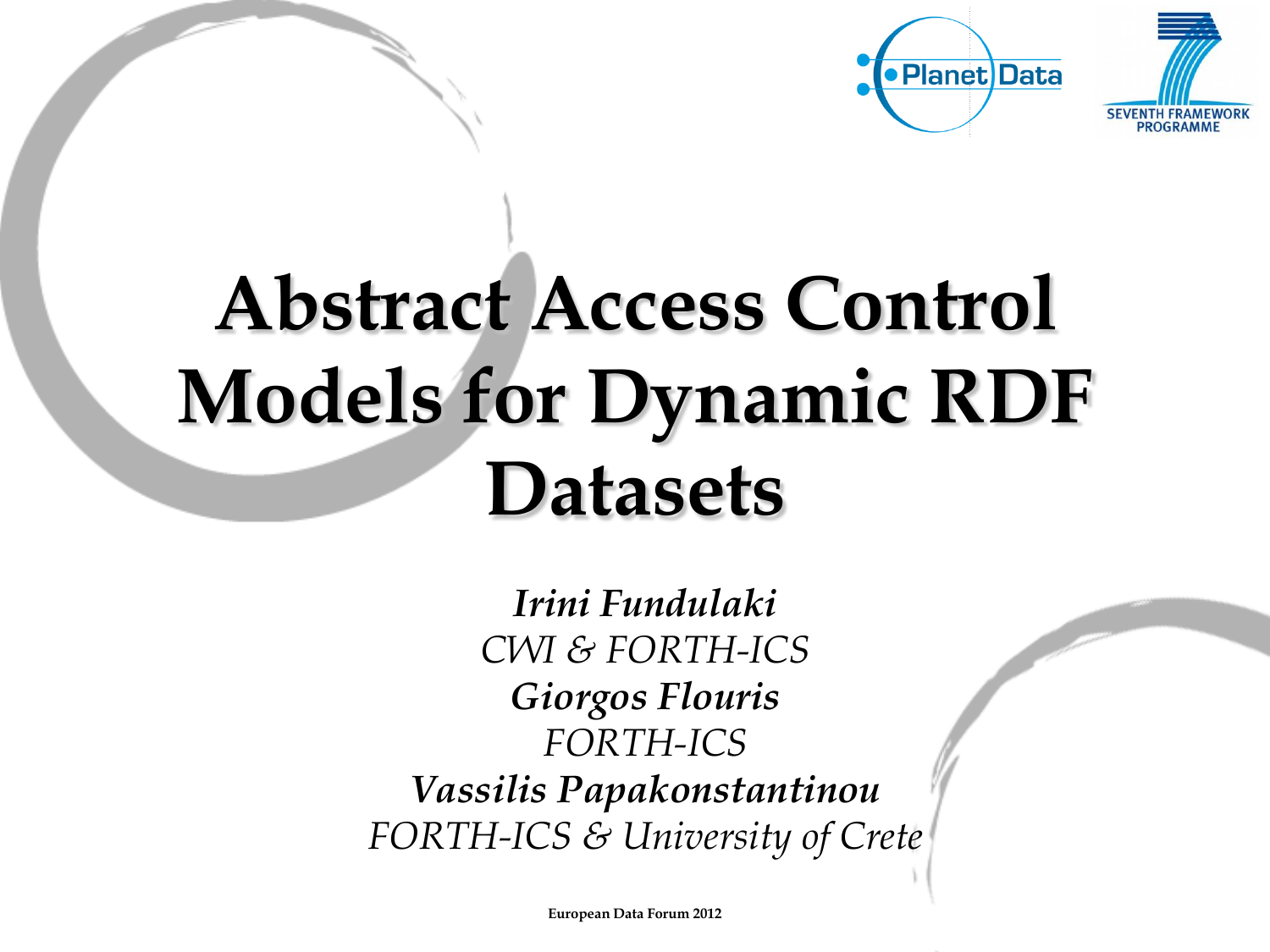## Controlling Access to RDF Data

#### • *Why RDF Data?*

- RDF is the de-facto standard for publishing data in the Linked Open Data Cloud
	- Public Government Data (US, UK, France, Austria, The Netherlands, … )
	- E-Science (astronomy, life sciences, earth sciences)
	- Social Networks
	- DBPedia, Wikipedia, CIA World FactBook, …
- *Why Access Control?*
	- Crucial for *sensitive* content since it ensures the *selective exposure* of information to different classes of users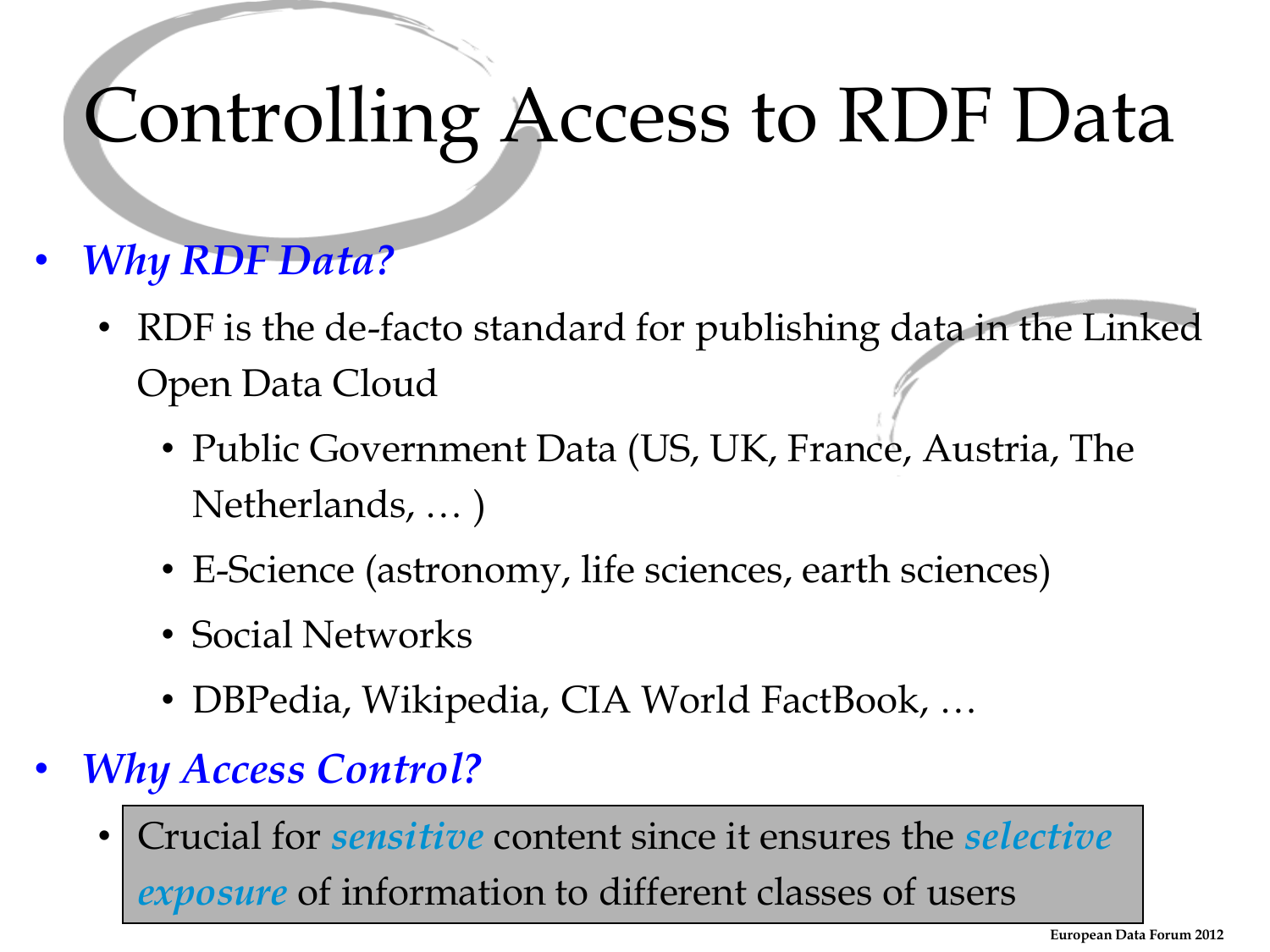### Controlling Access to RDF Data

- *Fine-grained Access Control Model for RDF*
	- focus at the *RDF triple* level
	- focus on *read-only permissions*
	- with support for **RDFS** *inference* to *infer new knowledge*
	- encodes *how* an access label has been computed
		- contributing triples
- Implementation of a *fine-grained,access control framework* on top of *the* **MonetDB** column store engine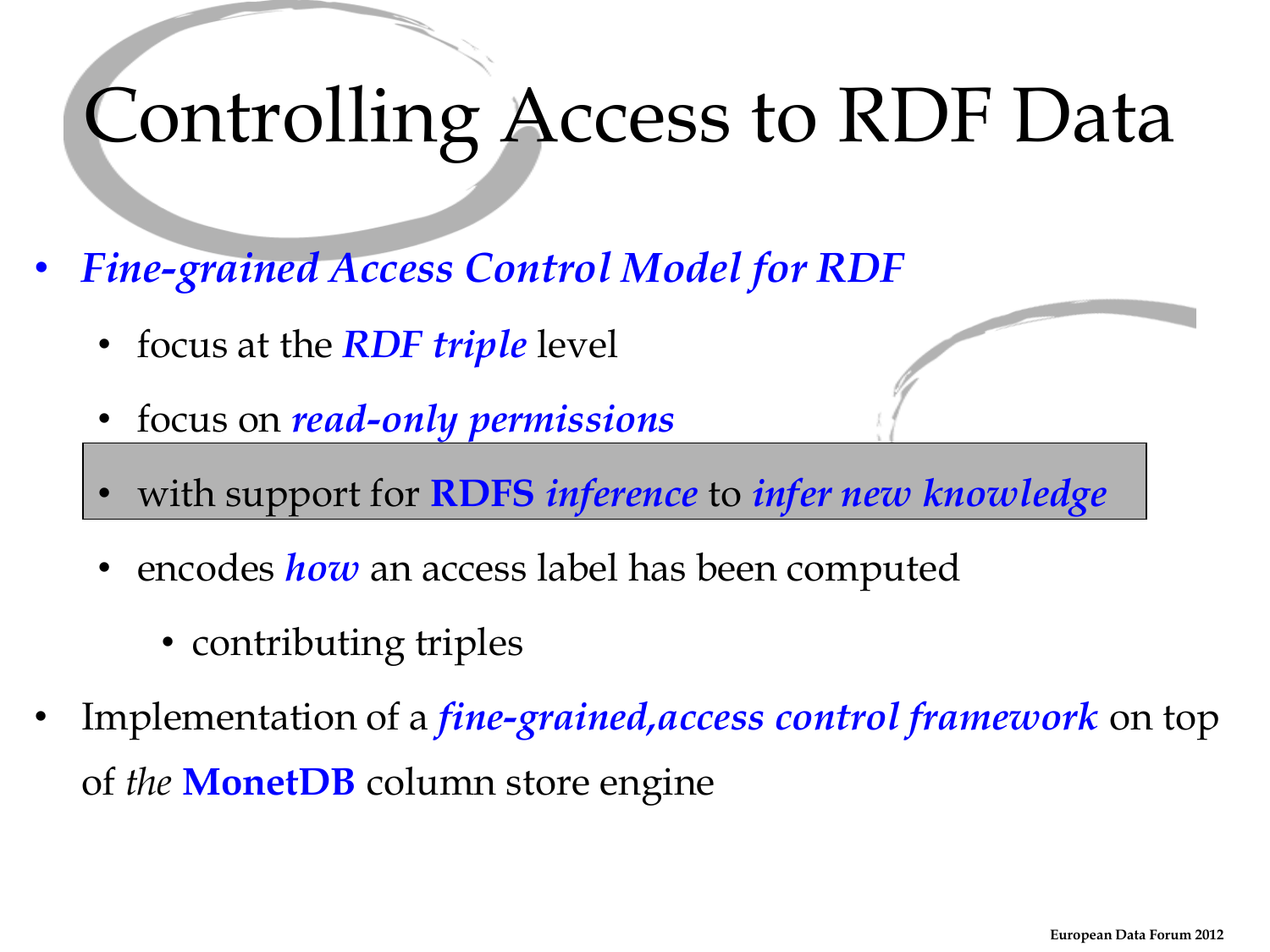### Access Control Annotations

• Standard access control models associate *a concrete access label* to a triple

|                |      |                | permission |
|----------------|------|----------------|------------|
| &a             | type | <i>Student</i> | allowed    |
| <i>Student</i> | SC   | Person         | denied     |
|                |      |                |            |

• An implied RDF triple can be accessed if and only if all its implying triples can be accessed

|    |      |        | permission |  |
|----|------|--------|------------|--|
| &а | type | Person | denied     |  |
|    |      |        |            |  |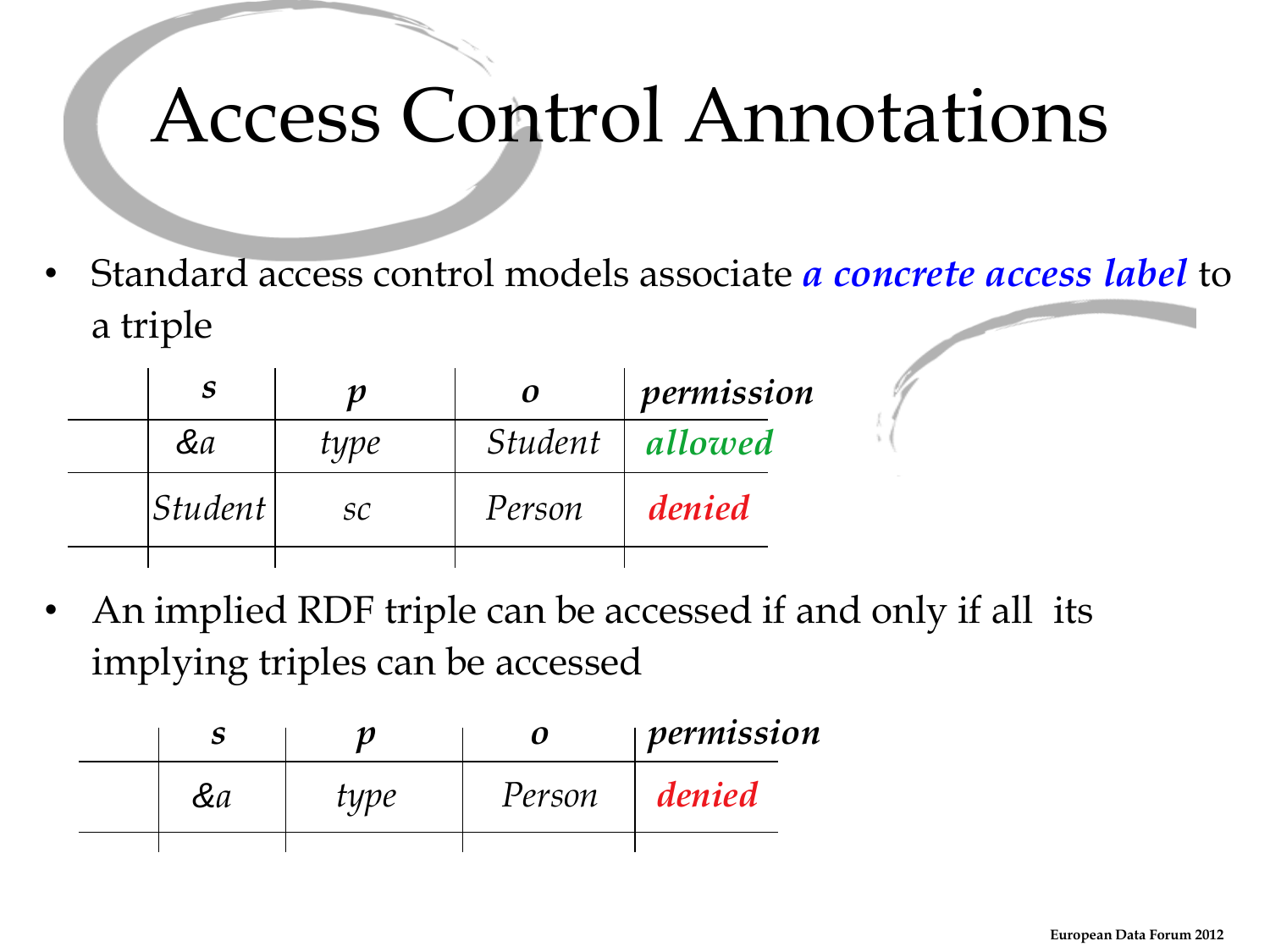### Access Control Annotations

• In the case of *any kind of update*, the implied triples & their labels must be re-computed

|                              |      | $\boldsymbol{o}$ | permission           |  |
|------------------------------|------|------------------|----------------------|--|
| &a                           | type |                  | Student   allowed    |  |
| <i><u><b>Student</b></u></i> | SC   | Person           | allowed $\leftarrow$ |  |

• An implied RDF triple can be accessed if and only if all its implying triples can be accessed

|    |      | 0      | permission |  |
|----|------|--------|------------|--|
| &a | type | Person | allowed    |  |
|    |      |        |            |  |

*the overhead can be substantial when updates occur frequently*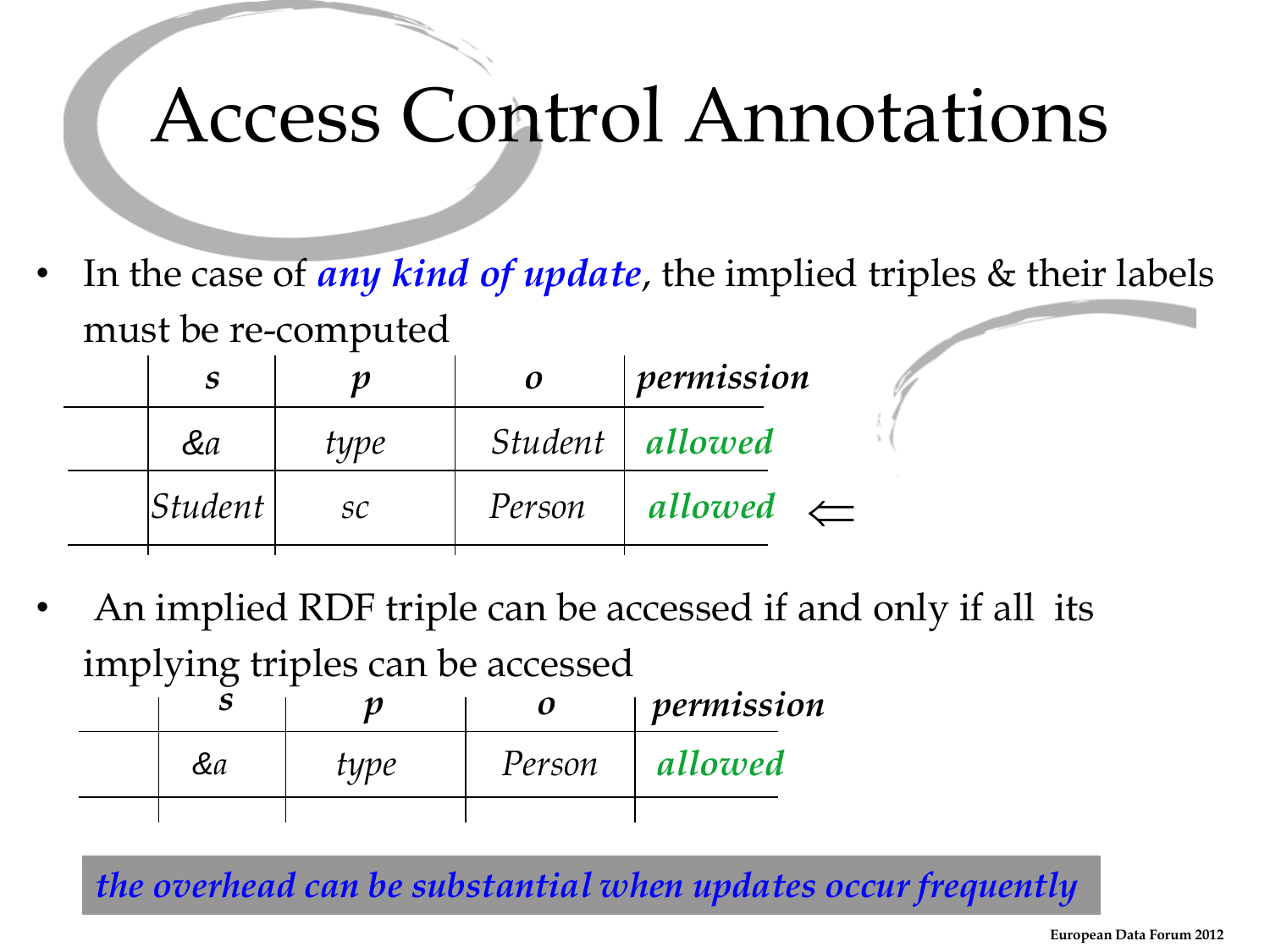#### Access Control Annotations

- *Annotation models are easy to handle but are not amenable to changes since there is no knowledge of the affected triples*
- *Any change leads to the re-computation of inferred triples and their labels*
	- if the access label of one triple changes
	- if a triple is deleted, modified or added
	- if the semantics according to which the labels of inferred triples are computed change
	- if the policy changes (a liberal policy becomes conservative)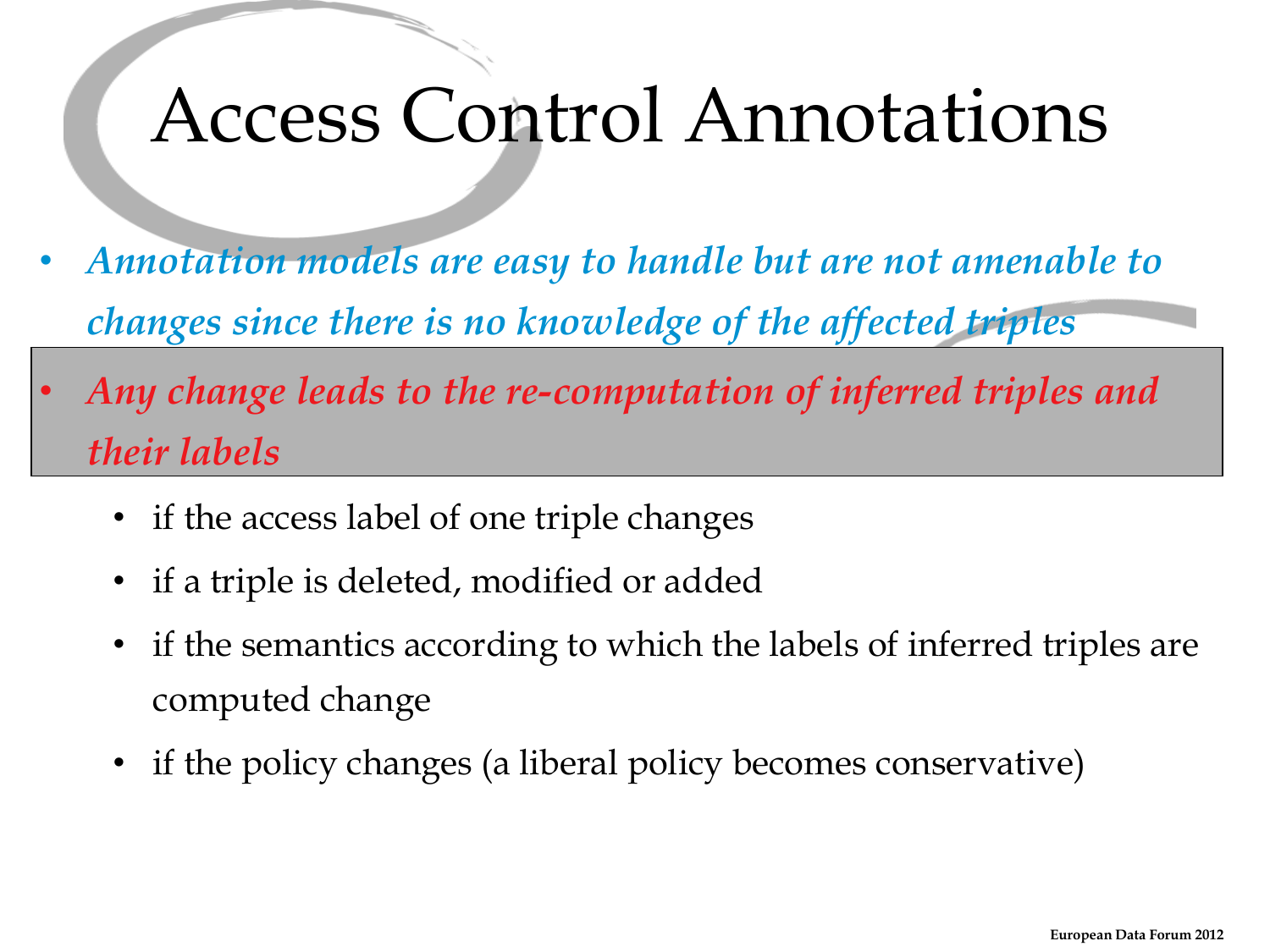# Abstract Access Control Models for RDF

- Encode *how the label of an implied triple was computed*
- Triples are assigned *abstract tokens* and *not concrete values*

|         |      |                       | permission |
|---------|------|-----------------------|------------|
| &a      | type | <i><b>Student</b></i> |            |
| Student | SC   | Person                |            |
|         |      |                       |            |

|    |      |        | permission                            |  |
|----|------|--------|---------------------------------------|--|
| ČИ | type | Person | $\int_{\mathbb{R}}$ $\bigcirc$ $\int$ |  |

- $\int_1 \int_2$ : abstract tokens
- ⊙ : operator that encodes that inference was used to produce the inferred triple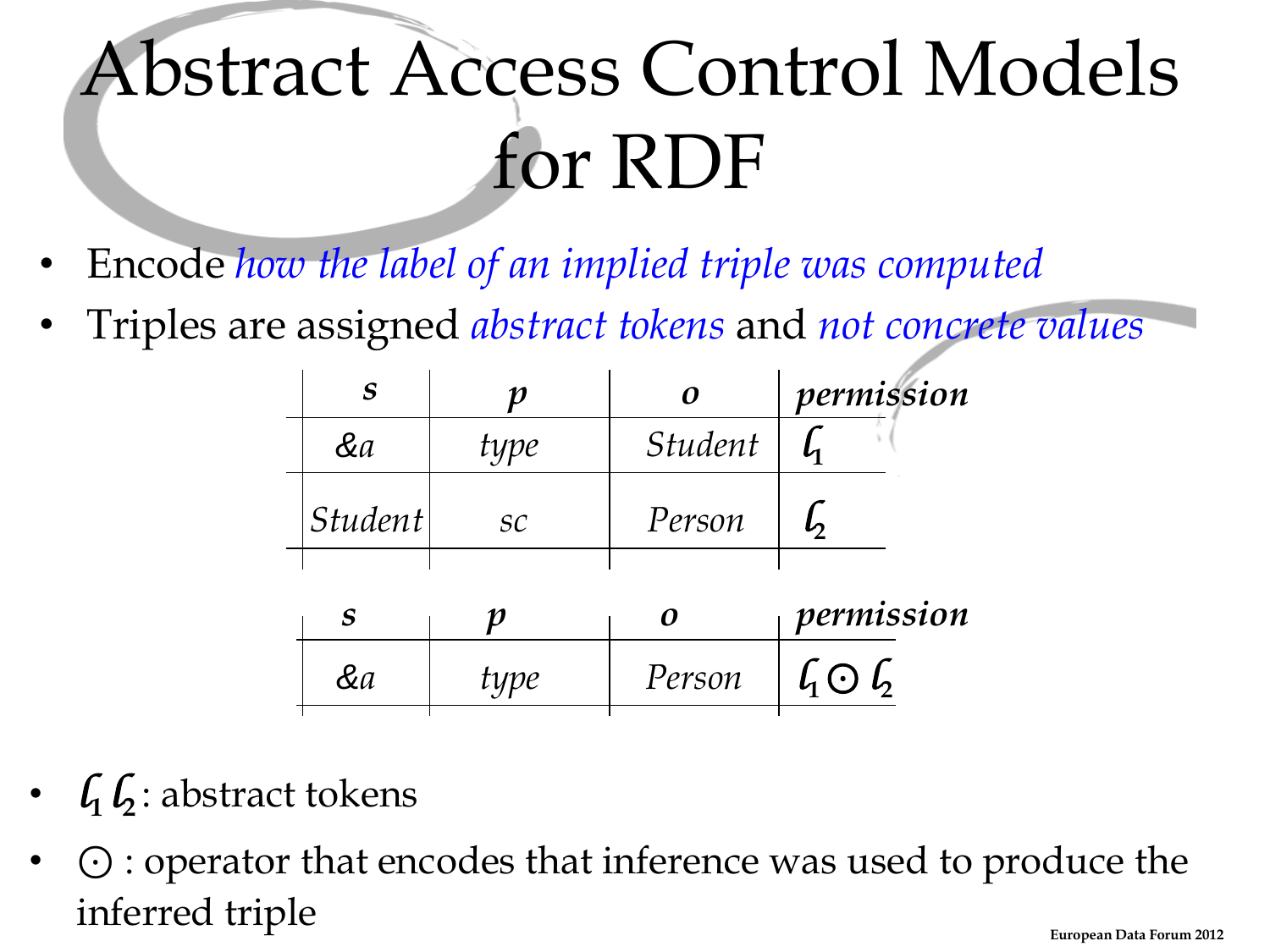## Annotation: Computing the Access Labels

- Triples are assigned labels through *authorization queries*
- RDFS *inference rules* are applied to infer new knowledge

| $A_1$ : (construct {?x firstName ?y}<br>where $\{?x$ type Student $\}$ , 11) |         |                       |                  |                       |                                 |
|------------------------------------------------------------------------------|---------|-----------------------|------------------|-----------------------|---------------------------------|
|                                                                              |         | $\boldsymbol{S}$      | $\boldsymbol{p}$ | $\boldsymbol{o}$      |                                 |
| $A_2$ : (construct {?x sc ?y}, 12)                                           | $q_1$ : | <i>Student</i>        | <b>SC</b>        | Person                | l2                              |
| $A_3$ : (construct {?x type Student }, 13)                                   | $q_2$ : | Person                | <b>SC</b>        | Agent                 | l2                              |
| Authorizations                                                               | $q_3$ : | &a                    | type             | <i><b>Student</b></i> | 13                              |
| (Query, abstract token)                                                      | $q_4$ : | &a                    | firstName        | Alice                 | l1                              |
|                                                                              | $q_5$ : | Agent                 | type             | class                 | 14                              |
|                                                                              | $q_6$ : | <i><b>Student</b></i> | <b>SC</b>        | Person                | 15                              |
|                                                                              |         |                       | RDF quadruples   |                       | <b>European Data Forum 2012</b> |

**European Data Forum 2012**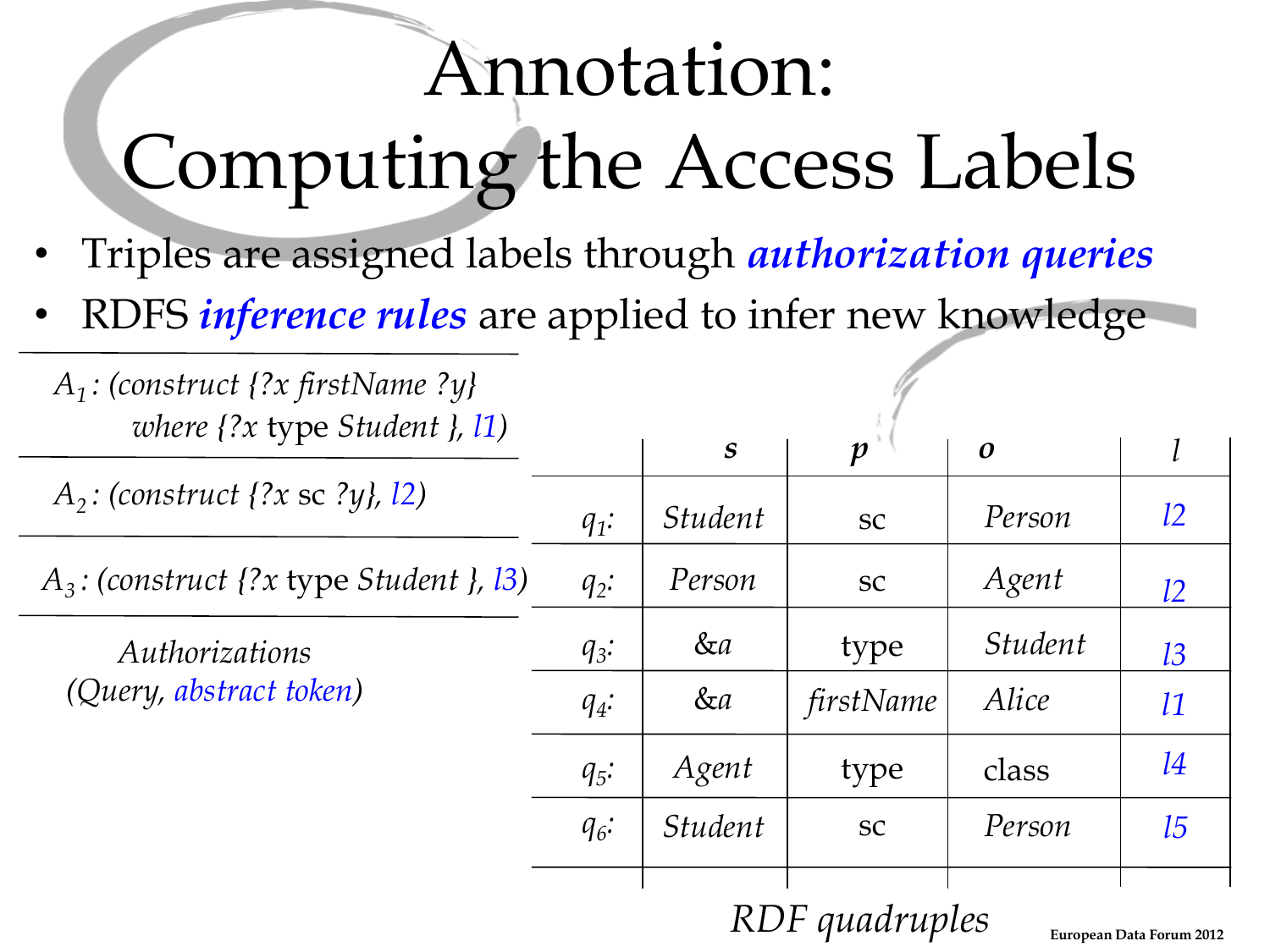# Annotation: Applying RDFS Inference Rules

#### RDFS Inference: quadruple generating rules

| $(A_1, sc, A_2, \ell_1)$ $(A_2, sc, A_3, \ell_2)$ $(A_1, sc, A_3, \ell_1 \odot \ell_2)$                           |  |
|-------------------------------------------------------------------------------------------------------------------|--|
| $(\&r_1, type, A_1, \ell_1)$ $(A_1, sc, A_2, \ell_2)$ $\longrightarrow$ $(\&r_1, type, A_2, \ell_1 \odot \ell_2)$ |  |

|         | $\boldsymbol{S}$ |      |                |    |  |
|---------|------------------|------|----------------|----|--|
| $q_1$ : | <b>Student</b>   | SC   | Person         | 12 |  |
| $q_2$ : | Person           | SC   | Agent          | l2 |  |
| $q_3$ : | &a               | type | <b>Student</b> | 13 |  |
| $q_6$ : | <b>Student</b>   | SC   | Person         | 15 |  |

*RDF quadruples*

|            | $\boldsymbol{S}$        | $\boldsymbol{p}$ | $\boldsymbol{o}$ |                                |  |  |  |
|------------|-------------------------|------------------|------------------|--------------------------------|--|--|--|
| $q_8$ :    | <i><b>Student</b></i>   | SC               | Agent            | $12 \bigodot 12$               |  |  |  |
| $q_9$ :    | <i><b>Student</b></i>   | SC               | Agent            | $15 \bigodot 12$               |  |  |  |
| $q_{10}$ : | &a                      | type             | Person           | $13 \bigodot 12$               |  |  |  |
| $q_{11}$ : | &a                      | type             | Agent            | $(13 \bigodot 12) \bigodot 12$ |  |  |  |
| $q_{12}$ : | &a                      | type             | Agent            | $(15 \bigodot 12) \bigodot 12$ |  |  |  |
|            | Inferred RDF quadruples |                  |                  |                                |  |  |  |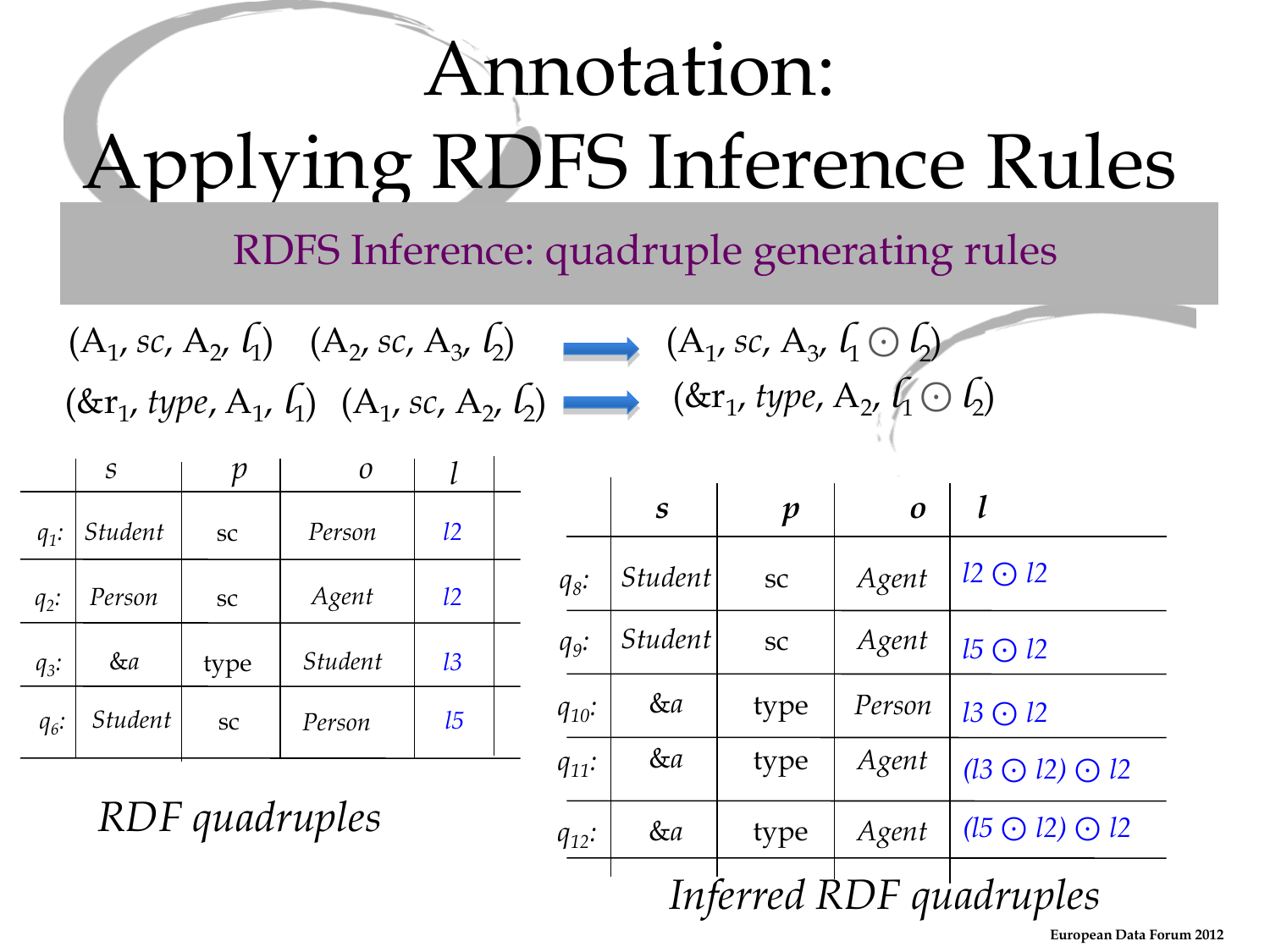# Evaluation: Assign Concrete Values to Abstract Expressions

- *Set of Concrete Tokens and a Mapping* from *abstract* to *concrete* tokens
- *Set of Concrete operators* that implement the abstract ones
- *Conflict resolution operator* to resolve ambiguous labels
- *Access Function* to decide when a triple is accessible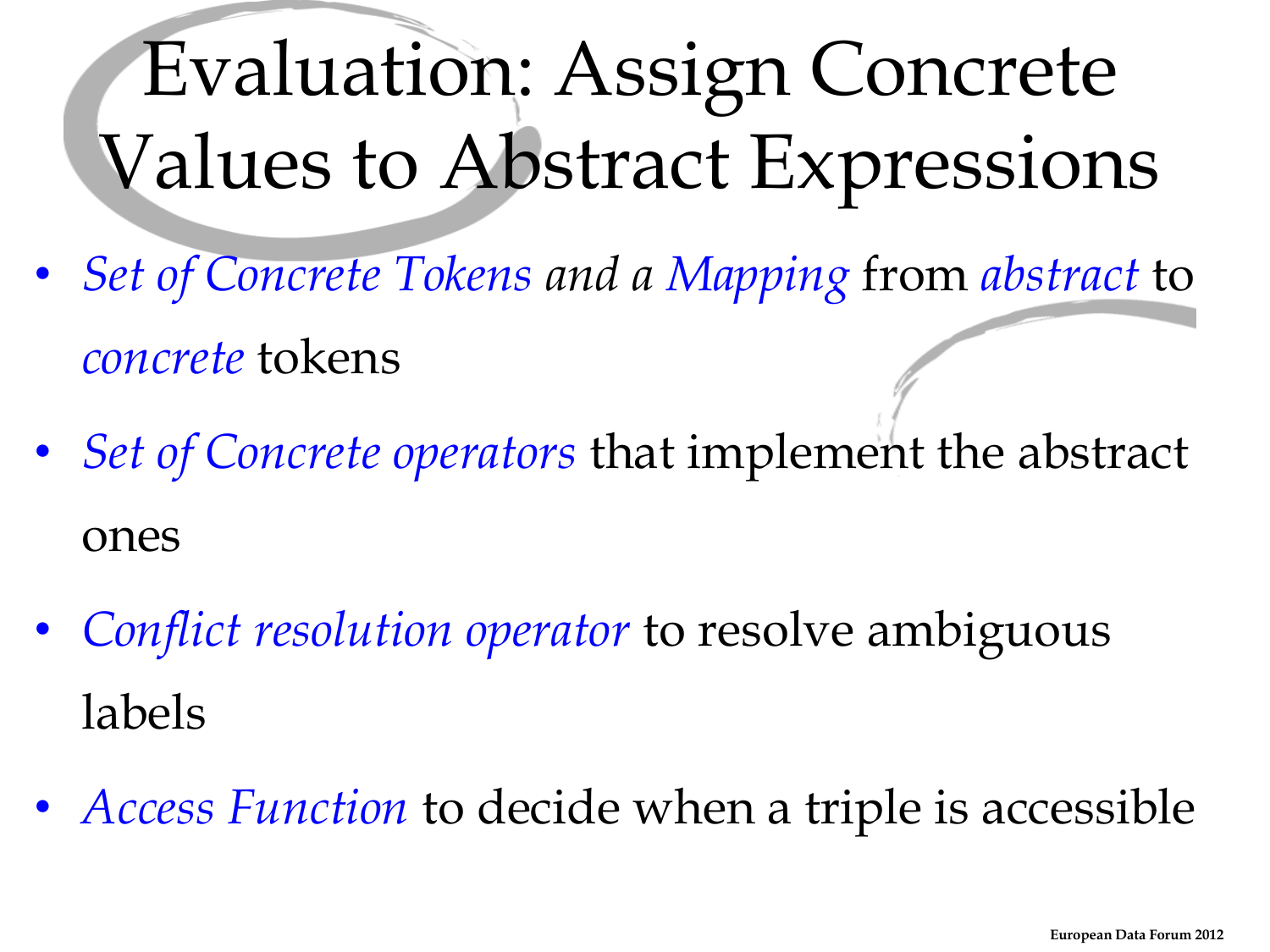# Abstract Access Control Models for RDF

• Use of *concrete policies* to assign concrete values to the *abstract tokens* and *operators*

|            |                    |      | 0            | permision |       |
|------------|--------------------|------|--------------|-----------|-------|
| $q_{11}$ : | &a                 | type | Student   13 |           | true  |
|            | $q_{12}$ : Student | SC   | Person       |           | false |
|            |                    |      |              |           |       |

• *l3* maps to *true* and *l2* maps to *false* 



• ⊙ maps to *logical conjunction*

| ັ  |      |        | permission |      |     |  |
|----|------|--------|------------|------|-----|--|
| &α | type | Person |            | true | and |  |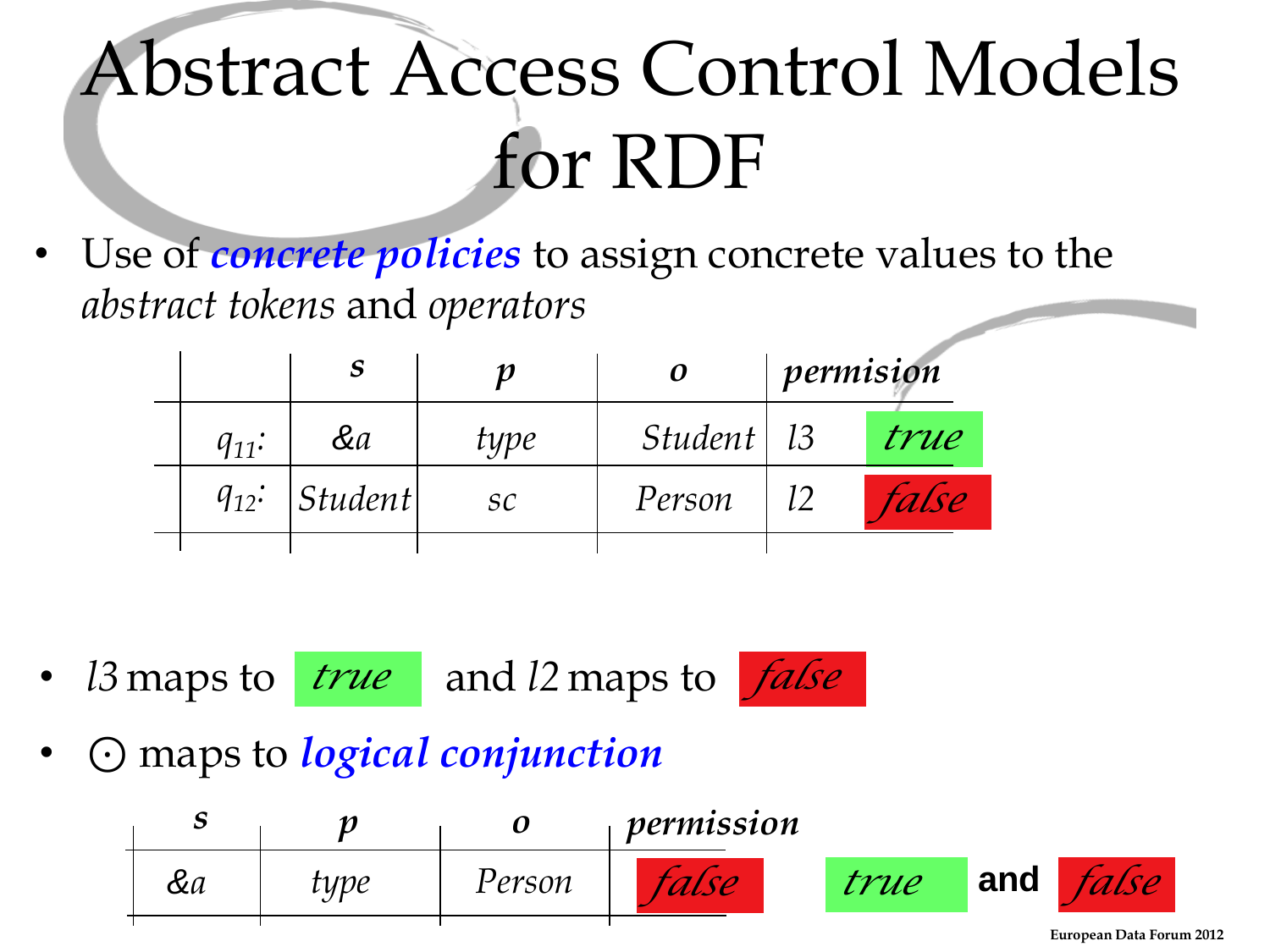# Abstract Access Control Models for RDF: Updates

If a *concrete policy* changes, we need to re-compute the expressions

|            |         |      | 0                 | permision |       |
|------------|---------|------|-------------------|-----------|-------|
| $q_{11}$ : | &a      | type | $Student \mid 13$ |           | false |
| $q_{12}$ : | Student | SC   | Person            |           | true  |
|            |         |      |                   |           |       |

- *l3* maps to  $false$  and *l2* maps to *true*
- ⊙ maps to *logical disjunction*

| ມ  |      |        | permission |                 |                          |  |
|----|------|--------|------------|-----------------|--------------------------|--|
| &α | type | Person | rue        | <i>talse</i> or | true                     |  |
|    |      |        |            |                 | European Data Forum 2012 |  |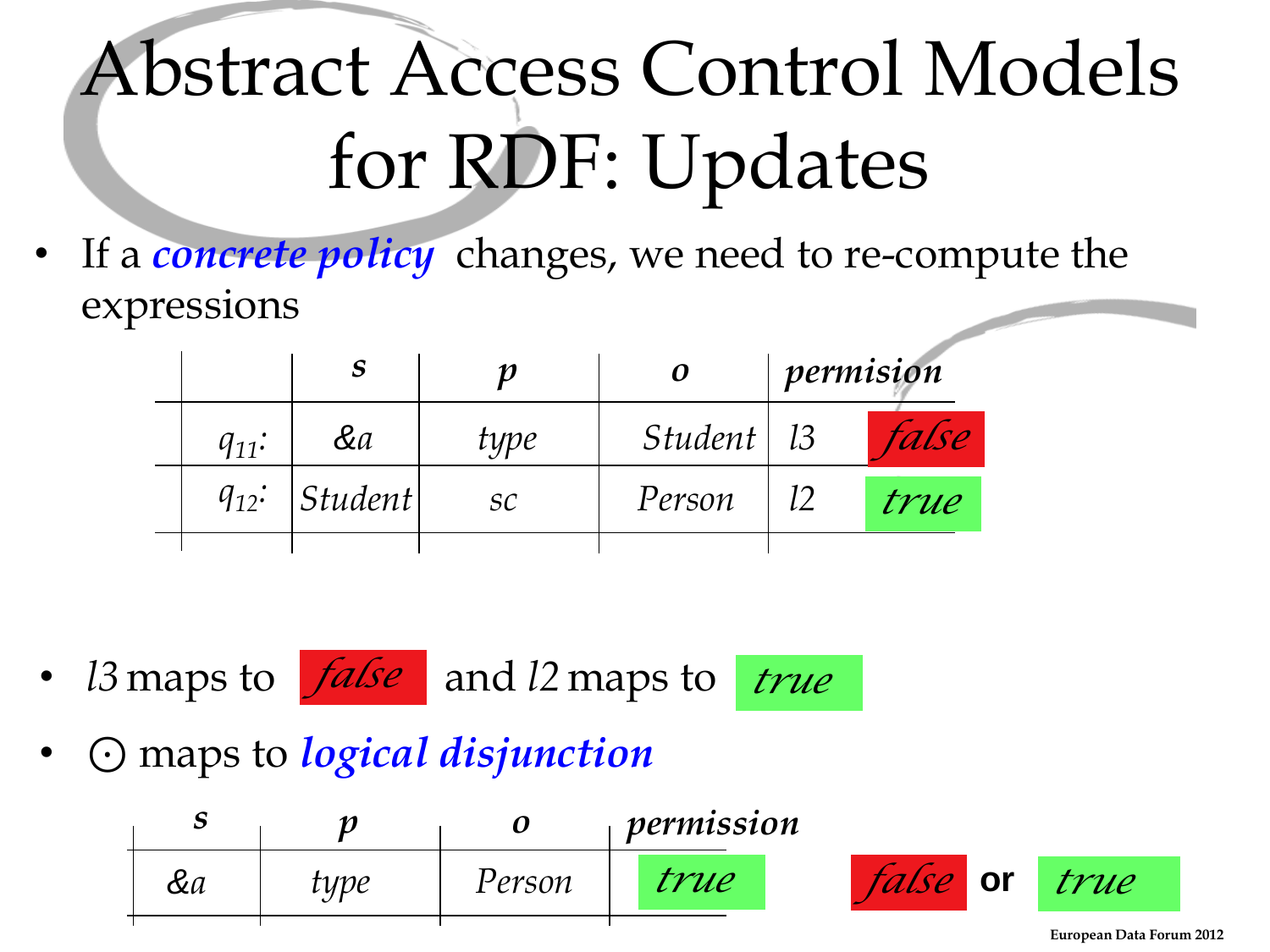# Pros & Cons of Abstract Access Control Models

- *Pros:*
	- The same application can experiment with different concrete policies over the same dataset
		- liberal vs conservative policies for different classes of users
	- Different applications can experiment with different concrete policies for the same data
	- In the case of updates there is no need re-compute the inferred triples
- *Cons:*
	- overhead in the required storage space
		- algebraic expressions can become complex depending on the structure of the dataset